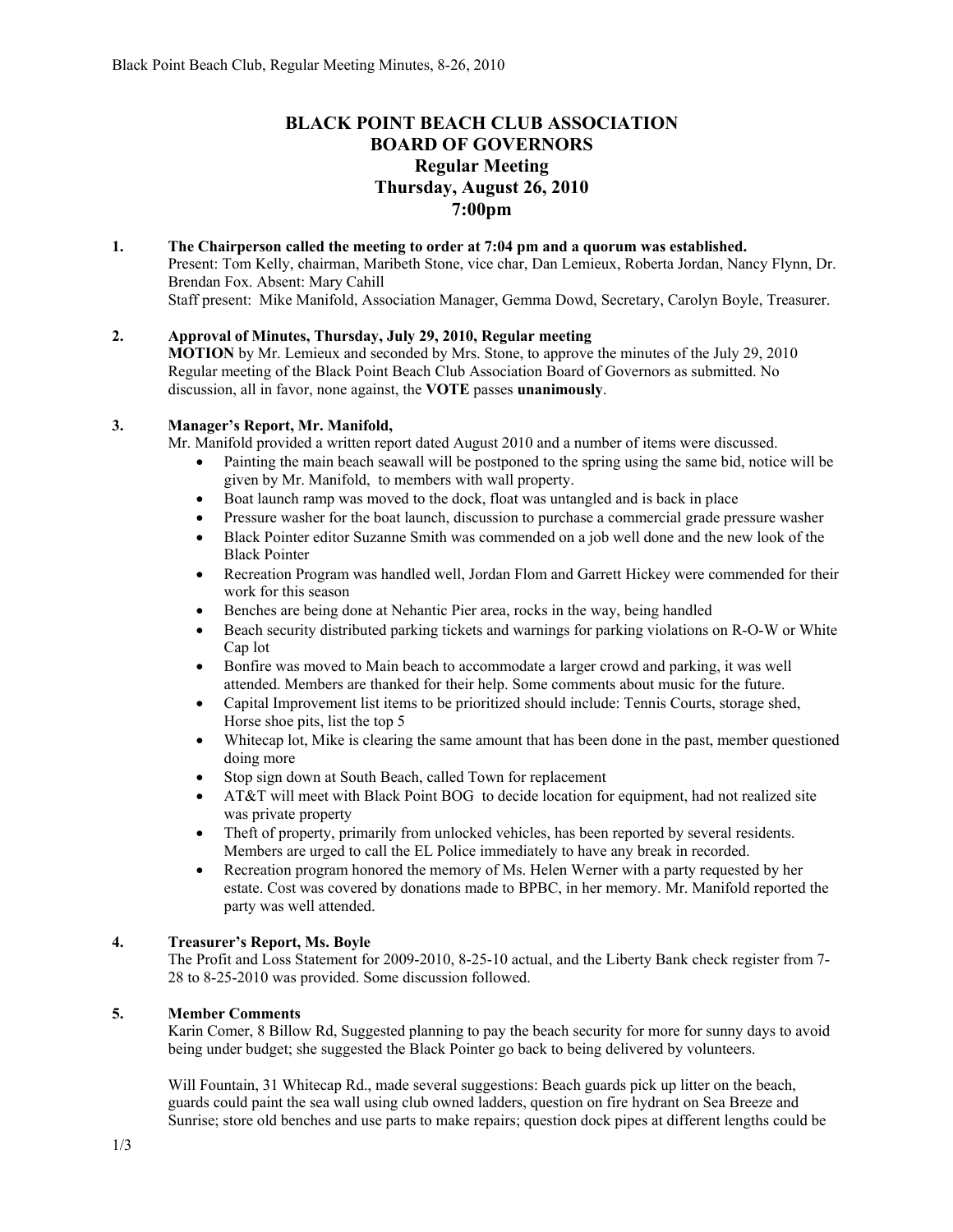dangerous; add mulch/level the playground swings to bring up height; level existing benches; repair tension on fencing and gate at the tennis court; litter observed around the club could counselors pick up trash when not busy; BOG please address how members get responses to questions and concerns posed during meetings, etc..

Sebastian Sanzaro, 9 East Shore Dr., commented that security guards could be stationed to monitor that cars have BPBC tags when they come in for parking; noted no stop sign exists at Bellaire and East Shore, traffic moves around the corner quickly.

Barbara Johnston, 35 Sea Crest, suggested members send comments to the BOG P.O. box to get answers; Thank you for the handicapped signs in the parking areas; noted in the Fall kids with time on their hands possibly acting up and creating problems, reminded members to contact the EL police; Harbor Management liaison, she noted mooring violation fees can be \$200-350, reminded members to be in compliance.

Garrett Hickey, 8 Sunset, Commented from the counselors point of view, delivery of the Black Pointer to resident homes would best be done by volunteers; commented on Rec program items for the BOG.

Karin Comer thought the Rec Program did very well; she would like to see the hiring process stay the same, offering similar opportunities for children currently involved.

End of member comments

## **6. Chairperson's report and Correspondence, Mr. Kelly Correspondence:**

Mr. Kelly noted a small number of items in correspondence. 8-2-10 Public hearing and Zoning items were filed by Mr. Sullivan 8-16-10 Helen Werner contributions totaled \$570.00, reported by Gemma Dowd 8-26-10 Gemma Dowd, Informational meeting postcards went out, updates were done to the website 8-26-10 William Willetts, e-mail to Mr. Kelly regarding ending term for Joyce Wojtas Discussion included responses made to members filing e-mail Mrs. Stone to send thank you notes to Mr. John Sullivan and Mrs. Marianne O'Neil

Mr. Kelly asked for any discussion, and for a motion to appoint members to the Zoning Commission.

#### **MOTION** by Mrs. Jordan and seconded by Dr. Fox, to **appoint the following alternate members to the Zoning Commission:**

Mr. Sebastian Sanzaro, alternate, for a (3) three year term, ending July 31, 2013. Mr. James Mastria, alternate, for a (3) three year term, ending July 31, 2013. No further discussion, all in favor, none against**, VOTE passes unanimously**.

#### **7. Tax Collector's Report, Ms. Boyle**

Ms. Boyle reported that Mrs. Cahill has collected approx. \$155,345 in taxes with about \$6,021 remaining.

#### **8. Committee Reports**

 Administration: Roberta Jordan, Marybeth Stone, Nancy Flynn and Brendan Fox. No new comments, scheduling to meet.

Capital Improvements: Tom Kelly and Dan Lemieux will meet to prioritize a Capital improvements listing. Motion lighting for the Club house, if under \$1,000, Mike will handle.

#### **9. Old Business** none discussed at this time

#### **10. New Business**

 **Informational meeting** planning, some discussion followed.

#### **11. Member Comments**

No member comments were heard.